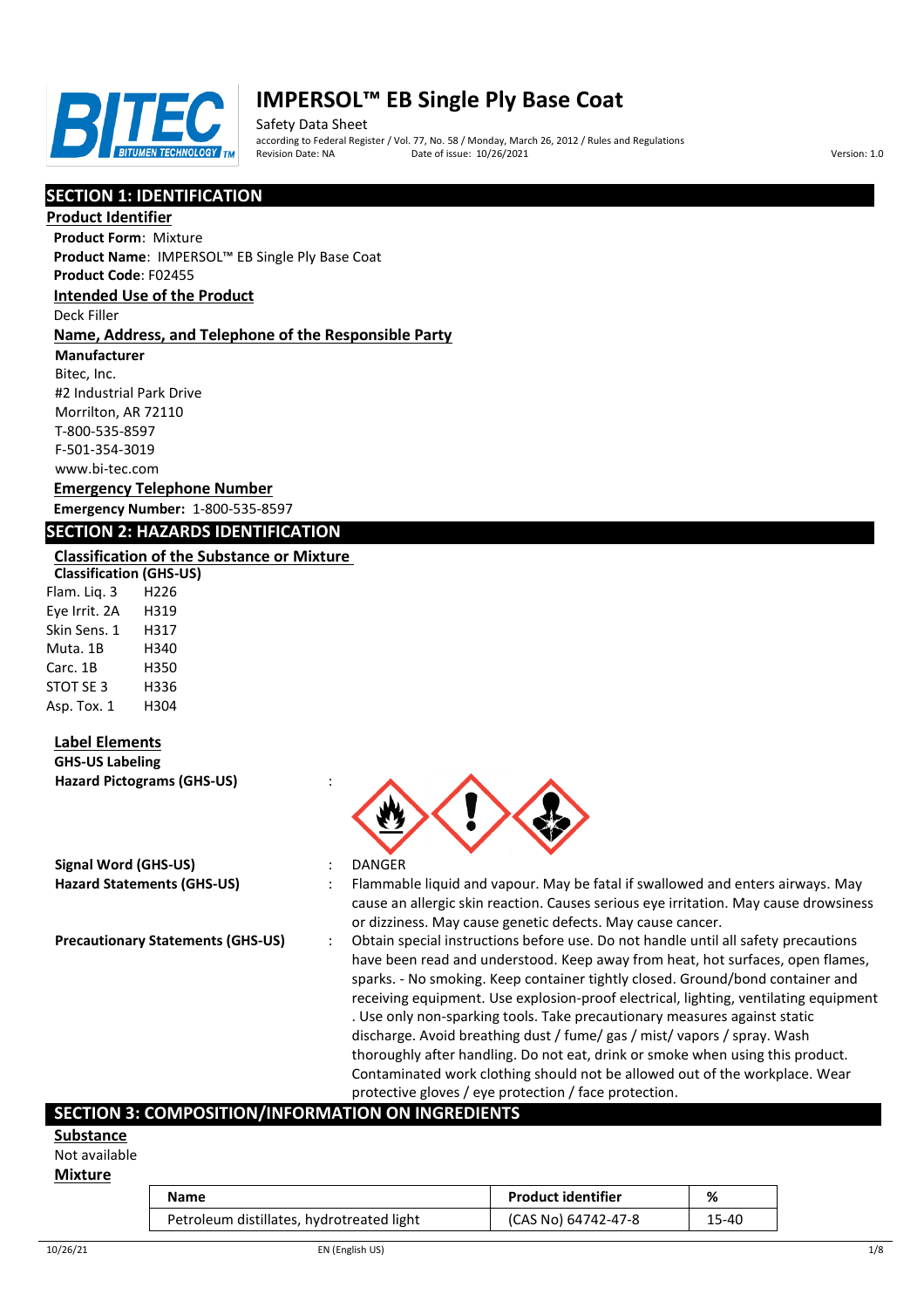#### Safety Data Sheet

According to Federal Register/Vol. 77, No. 58/Monday, March 26, 2012/Rules and Regulations

| <b>Name</b>                                | <b>Product identifier</b> | ℅         |
|--------------------------------------------|---------------------------|-----------|
| Solvent naphtha, petroleum, light aromatic | (CAS No) 64742-95-6       | $10 - 30$ |
| Titanium dioxide                           | (CAS No) 13463-67-7       | $.5 - 15$ |
| Benzene, 1,2,4-trimethyl-                  | (CAS No) 95-63-6          | $3 - 7$   |
| Nonane                                     | (CAS No) 111-84-2         | $1 - 5$   |
| Ceramic materials and wares, chemicals     | (CAS No) 66402-68-4       | $5 - 10$  |

# **SECTION 4: FIRST AID MEASURES**

# **Description of First Aid Measures**

**First-aid Measures General**: If exposed or concerned, get medical attention/advice. Show this safety data sheet to the doctor in attendance. Wash contaminated clothing before re-use. Never give anything to an unconscious person.

**First-aid Measures After Inhalation**: Remove to fresh air and keep at rest in a position comfortable for breathing. Get medical attention. If breathing is difficult, supply oxygen. If breathing has stopped, give artificial respiration.

**First-aid Measures After Skin Contact**: Remove affected clothing and wash all exposed skin with water for at least 15 minutes. Get medical attention immediately.

**First-aid Measures After Eye Contact**: Immediately flush with plenty of water for at least 15 minutes. Remove contact lenses if present and easy to do so. Get medical attention immediately. Continue rinsing.

**First-aid Measures After Ingestion**: rinse mouth thoroughly. Do not induce vomiting without advice from poison control center or medical professional. Get medical attention immediately.

# **SECTION 5: FIRE-FIGHTING MEASURES**

#### **Extinguishing Media**

**Suitable Extinguishing Media:** Use extinguishing measures that are appropriate to local circumstances and the surrounding environment.

**Unsuitable Extinguishing Media:** Do not use a heavy water stream.

### **Special Hazards Arising from the Substance or Mixture**

**Fire Hazard:** Product is flammable

**Explosion Hazard:** Product is not explosive.

**Reactivity:** Hazardous reactions will not occur under normal conditions.

#### **Advice for Firefighters**

Use water spray or fog for cooling exposed containers. Exercise caution when fighting any chemical fire. Do not dispose of firefighting water in the environment. Vapors are heavier than air and may travel long distances along the ground to an ignition source and flash back.

**Firefighting Instructions:** Exercise caution when fighting any chemical fire.

**Protection During Firefighting:** Do not enter fire area without proper protective equipment, including respiratory protection. Hazardous Combustion Products: Carbon oxides (CO, CO<sub>2</sub>).

#### **Reference to Other Sections**

Refer to section 9 for flammability properties.

#### **SECTION 6: ACCIDENTAL RELEASE MEASURES**

#### **Personal Precautions, Protective Equipment and Emergency Procedures**

**General Measures**: handle in accordance with good industrial hygiene and safety practice. Remove ignition sources.

#### **For Non-emergency Personnel**

**Protective Equipment:** Use appropriate personal protection equipment (PPE).

**Emergency Procedures:** Evacuate unnecessary personnel.

**For Emergency Responders**

**Protective Equipment:** Equip cleanup crew with proper protection.

**Emergency Procedures:** Ventilate area.

#### **Environmental Precautions**

Prevent entry to sewers and public waters.

#### **Methods and Material for Containment and Cleaning Up**

**For Containment:** Contain with dikes or absorbents to prevent migration and entry into sewers or streams. Absorb and/or contain spill with inert material.

**Methods for Cleaning Up:** Clear up spills immediately and dispose of waste safely.

#### **Reference to Other Sections**

See Heading 8, Exposure Controls and Personal Protection.

#### **SECTION 7: HANDLING AND STORAGE**

### **Precautions for Safe Handling**

**Hygiene Measures:** Wash hands and other exposed areas with mild soap and water before eating, drinking or smoking and when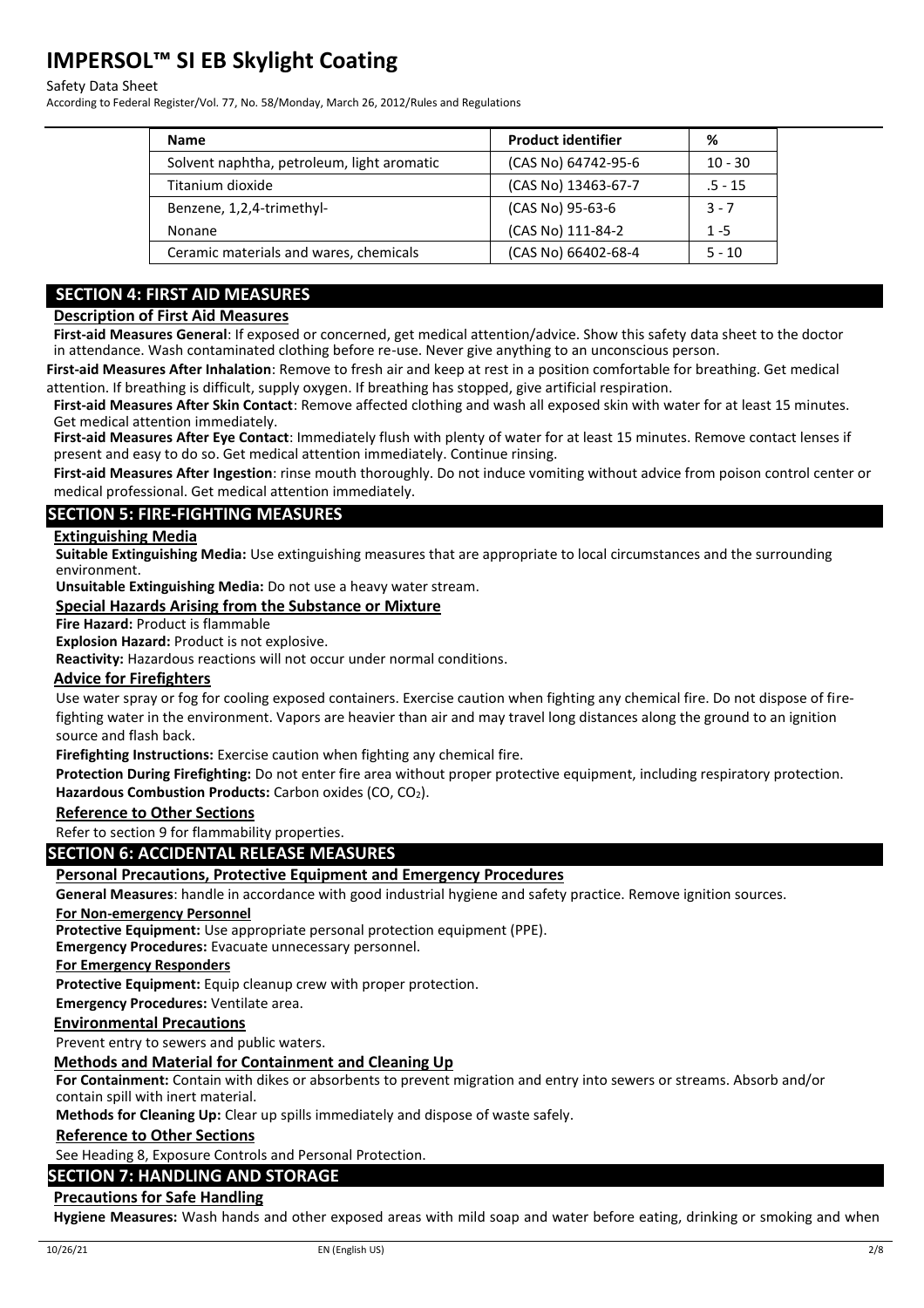#### Safety Data Sheet

According to Federal Register/Vol. 77, No. 58/Monday, March 26, 2012/Rules and Regulations

leaving work. Do not handle until all safety precautions have been read and understood. Handle in accordance with good industrial hygiene and safety procedures. Keep container closed when not in use. Keep away from heat, hot surfaces, sparks, open flames and other ignition sources. No smoking

#### **Conditions for Safe Storage, Including Any Incompatibilities**

**Storage Conditions:** Store in dry, well-ventilated area. Keep container closed when not in use. Keep away from heat, hot surfaces, sparks, open flames and other ignition sources. No smoking.

**Incompatible Materials:** No known incompatibles for this product.

**Storage Area:** Store locked up. Store in a well-ventilated place. Keep cool.

**Special Rules on Packaging:** Keep only in original container.

### **SECTION 8: EXPOSURE CONTROLS/PERSONAL PROTECTION**

#### **Control Parameters**

| .<br>Petroleum distillates, hydrotreated light (64742-47-8) |                      |  |
|-------------------------------------------------------------|----------------------|--|
| Remark (ACGIH)                                              | OELs not established |  |
| Remark (OSHA)                                               | OELs not established |  |
|                                                             |                      |  |
| Nonane (111-84-2)                                           |                      |  |

| ACGIH TWA (ppm)                     | 200                                                                            |
|-------------------------------------|--------------------------------------------------------------------------------|
| Remark (ACGIH)                      | Threshold Limit Values (TLV Basis) Critical<br><b>Effects - CNS Impairment</b> |
| OSHA PEL (TWA) (mg/m <sup>3</sup> ) | 1050                                                                           |
| OSHA PEL (TWA) (ppm)                | 200                                                                            |

| Solvent naphtha, petroleum, light aromatic (64742-95-6) |                      |  |
|---------------------------------------------------------|----------------------|--|
| Remark (ACGIH)                                          | OELs not established |  |
| Remark (OSHA)                                           | OELs not established |  |

| Silica: Crystalline, quartz (14808-60-7) |                                                                      |
|------------------------------------------|----------------------------------------------------------------------|
| ACGIH TWA $(mg/m3)$                      | 0.025 (respirable fraction)                                          |
| OSHA PEL (TWA) (mg/m <sup>3</sup> )      | (30)/(%SiO2 + 2) total dust; (10)/(%SiO2 +<br>2) respirable fraction |
| OSHA PEL (TWA) (ppm)                     | $(250)/(%SiO2 + 5)$ respirable fraction                              |

| Titanium dioxide (13463-67-7)               |               |
|---------------------------------------------|---------------|
| $\vert$ ACGIH TWA (mg/m <sup>3</sup> )      |               |
| $\vert$ OSHA PEL (TWA) (mg/m <sup>3</sup> ) | 15 total dust |

| Ceramic materials and wares, chemicals (66402-68-4) |                        |  |
|-----------------------------------------------------|------------------------|--|
| Remark (ACGIH)                                      | l OELs not established |  |
| Remark (OSHA)                                       | OELs not established   |  |

| Benzene, 1,2,4-trimethyl- (95-63-6) |                      |  |
|-------------------------------------|----------------------|--|
| Remark (ACGIH)                      | OELs not established |  |
| Remark (OSHA)                       | OELs not established |  |

#### **Exposure Controls**

**Appropriate Engineering Controls:** Provide adequate ventilation. Where reasonably practicable this should be achieved by the use of local exhaust ventilation and good general extraction. If these are not sufficient to maintain concentrations of particulates and any vapor below occupational exposure limits suitable respiratory protection must be worn.

**Personal Protective Equipment:** Gloves. Protective goggles. Wear chemically impervious apron over labcoat and full coverage clothing. Insufficient ventilation: wear respiratory protection

**Hand Protection:** Use gloves chemically resistant to this material when prolonged or repeated contact could occur. Gloves should be classified under Standard EN 374 or ASTM F1296. Suggested glove materials are: Neoprene, Nitrile/butadiene rubber, Polyethylene, Ethyl vinyl alcohol laminate, PVC or vinyl. Suitable gloves for this specific application can be recommended by the glove supplier. Change contaminated gloves immediately.

**Eye Protection:** Wear eye protection, including chemical splash goggles and a face shield when possibility exists for eye contact due to spraying liquid or airborne particles.

**Skin and Body Protection:** Wear long sleeves, and chemically impervious PPE/coveralls to minimize bodily exposure **Respiratory Protection:** Wear a NIOSH-approved (or equivalent) full-facepiece airline respirator in the positive pressure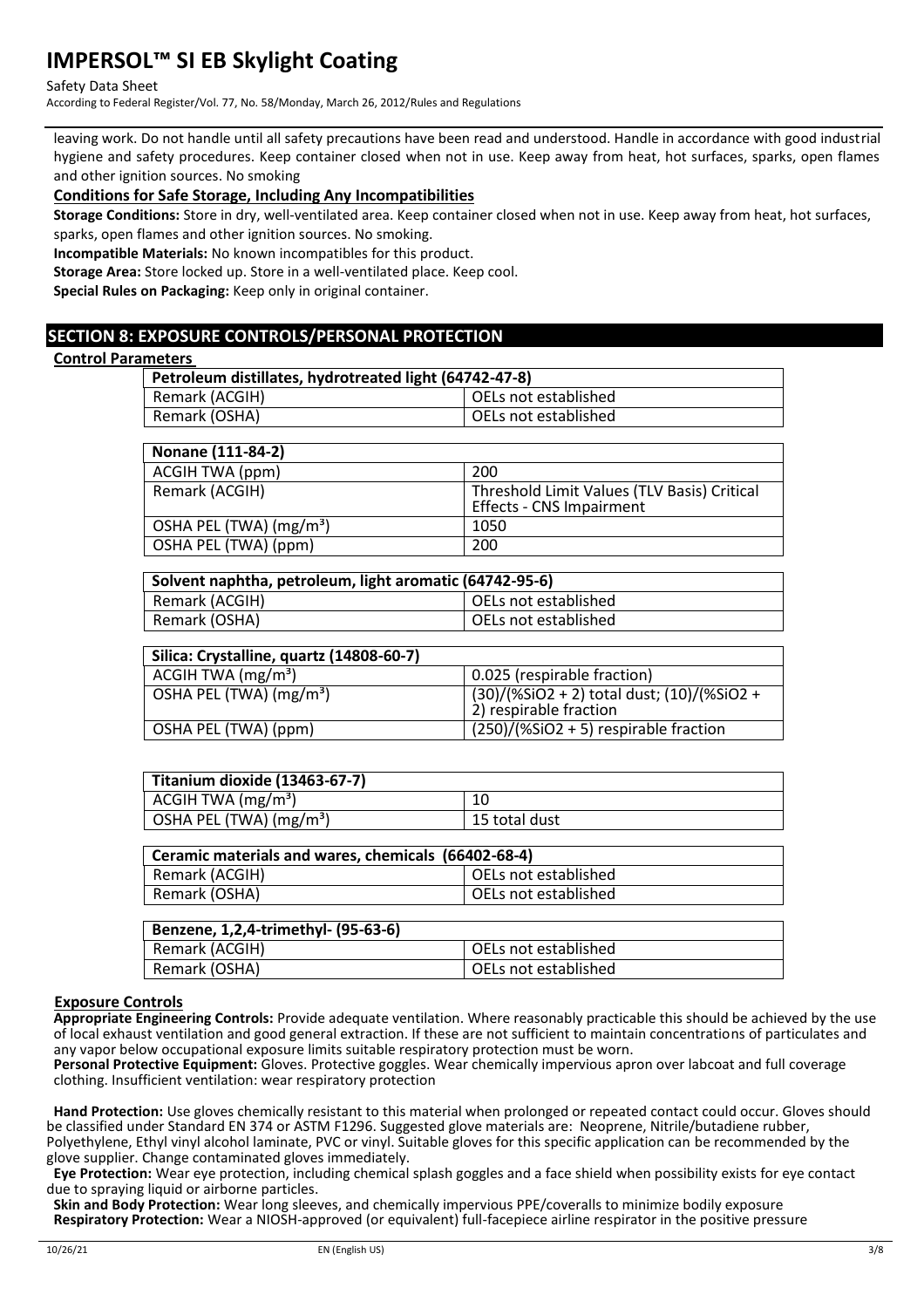Safety Data Sheet

According to Federal Register/Vol. 77, No. 58/Monday, March 26, 2012/Rules and Regulations

mode with emergency escape provisions. In case of inadequate ventilation or risk of inhalation of vapors, use suitable respiratory equipment with gas filter (type A2). Use a positive-pressure air-supplied respirator if there is any potential for an uncontrolled release, exposure levels are not known, or any other circumstances where air-purifying respirators may not provide adequate protection. **Environmental Exposure Controls:** Do not allow the product to be released into the environment. **Consumer Exposure Controls:** Do not eat, drink, or smoke during use.

# **SECTION 9: PHYSICAL AND CHEMICAL PROPERTIES**

**Information on Basic Physical and Chemical Properties Appearance** : Liquid **Odor** : Slight hydrocarbon **Odor threshold**<br> **pH** : Not available<br> **pH** : Not available Not available **Melting point / freezing point interpretational intervalse in the Melting point** in Not determined **Initial boiling point and boiling range** : 154-178 °C<br> **Flash Point** : 38-39.4 °C **Flash 38-39.4 °C**<br>Greater than 1 **Evaporation rate (Ether = 1) Flammability (solid, gas)** : Not applicable **Upper/lower flammability or explosive limits** : Not applicable **Vapor pressure (Pa)**  $\qquad \qquad$  : 2 mm Hg at 20°C (68°F) **Vapor Density Contract Contract Contract Contract Contract Contract Contract Contract Contract Contract Contract Contract Contract Contract Contract Contract Contract Contract Contract Contract Contract Contract Contrac Specific Gravity : 1.00 Solubility in Water Solubility in Water :** Negligible **Partition coefficient n-octonal/water (Log Know)** Not Measured **Auto-ignition temperature** : Not available **Decomposition temperature** : Not available **Viscosity (cSt)**  $\qquad \qquad$  : No data available **VOC Content** : 400 g/liter

## **SECTION 10: STABILITY AND REACTIVITY**

**Reactivity:** Flammable liquid and vapour.

**Chemical Stability:** Stable under normal circumstances.

**Possibility of Hazardous Reactions:** No data available**.**

**Conditions to Avoid:** No flames, no sparks. Eliminate all sources of ignition. Heat. Prevent vapor accumulation.

**Incompatible Materials:** Strong acids. Strong alkalis. Oxidizing agents.

#### **Hazardous Decomposition Products:** No data available **SECTION 11: TOXICOLOGICAL INFORMATION**

| <b>Acute Toxicity</b>                                  |                 |  |
|--------------------------------------------------------|-----------------|--|
| Petroleum distillates, hydrotreated light (64742-47-8) |                 |  |
| LD50 oral rat                                          | > 5000 mg/kg    |  |
| LD50 dermal rabbit                                     | $>$ 2000 mg/kg  |  |
| LC50 inhalation rat (mg/l)                             | $> 5.2$ mg/l/4h |  |
|                                                        |                 |  |
| Nonane (111-84-2)                                      |                 |  |
| LC50 inhalation rat (ppm)                              | 3200 ppm/4h     |  |
|                                                        |                 |  |
| Titanium dioxide (13463-67-7)                          |                 |  |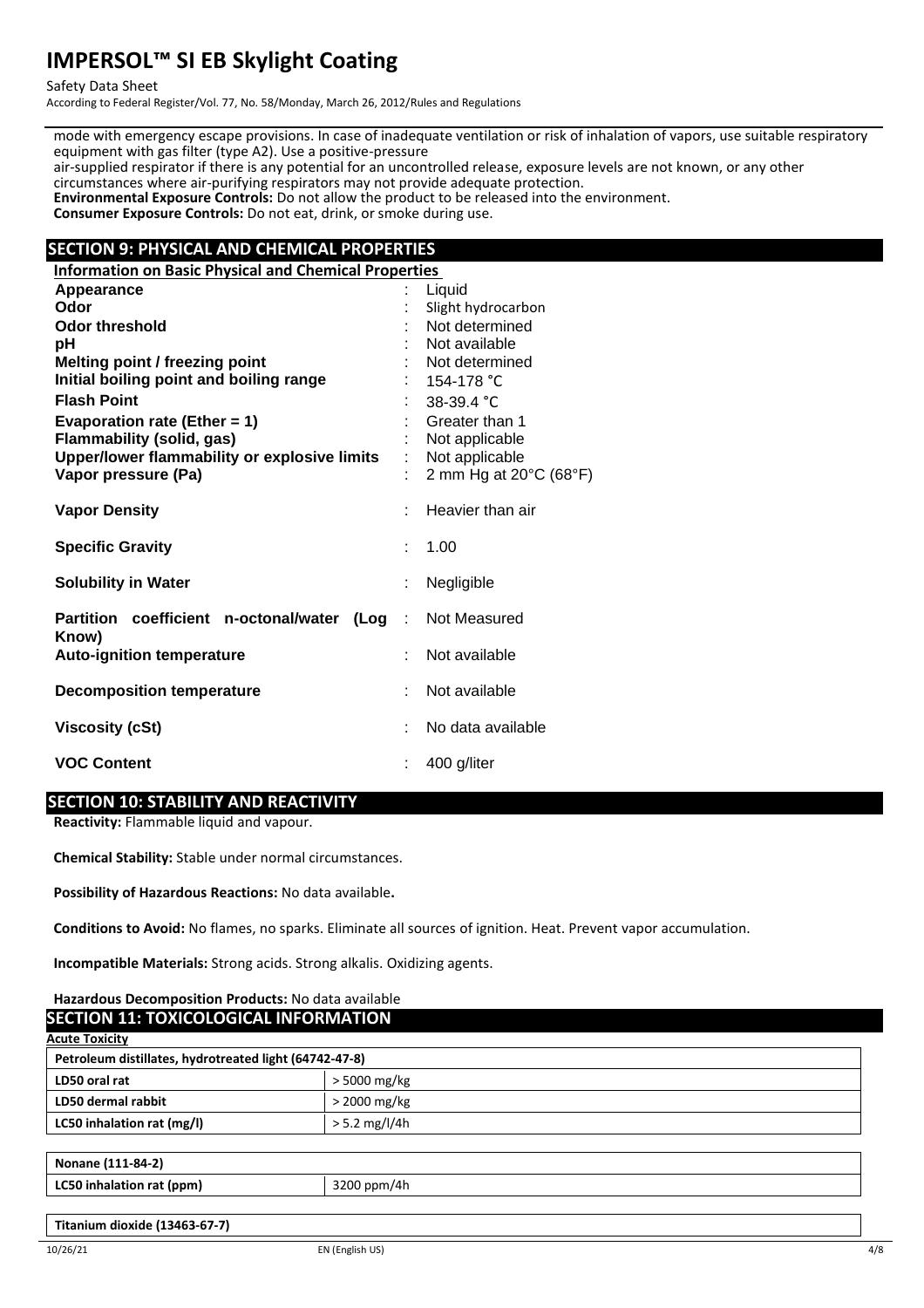#### Safety Data Sheet

According to Federal Register/Vol. 77, No. 58/Monday, March 26, 2012/Rules and Regulations

| Titanium dioxide (13463-67-7)                    |                                                                                            |  |
|--------------------------------------------------|--------------------------------------------------------------------------------------------|--|
| LD50 oral rat                                    | > 10000 mg/kg                                                                              |  |
|                                                  |                                                                                            |  |
| Methyl alcohol (67-56-1)                         |                                                                                            |  |
| LD50 oral rat                                    | 5628 mg/kg                                                                                 |  |
| LD50 dermal rabbit                               | 15,800 mg/kg                                                                               |  |
| LC50 inhalation rat (ppm)                        | 64000 ppm/4h                                                                               |  |
|                                                  |                                                                                            |  |
| Benzene, 1,2,4-trimethyl- (95-63-6)              |                                                                                            |  |
| LD50 oral rat                                    | 3280 mg/kg                                                                                 |  |
| LD50 dermal rabbit                               | > 3160 mg/kg                                                                               |  |
| <b>ATE CLP (gases)</b>                           | 4500.000 ppmv/4h                                                                           |  |
| ATE CLP (vapours)                                | 11.000 mg/l/4h                                                                             |  |
| ATE CLP (dust, mist)                             | 1.500 mg/l/4h                                                                              |  |
|                                                  |                                                                                            |  |
| Skin corrosion/irritation                        | Not classified                                                                             |  |
| Serious eye damage/irritation                    | Causes serious eye irritation.                                                             |  |
| Respiratory or skin sensitisation                | : May cause an allergic skin reaction.                                                     |  |
| Germ cell mutagenicity                           | May cause genetic defects.                                                                 |  |
| Carcinogenicity                                  | May cause cancer.                                                                          |  |
| Silica: Crystalline, quartz (14808-60-7)         |                                                                                            |  |
| <b>IARC</b> group                                | 1 - Carcinogenic to humans                                                                 |  |
|                                                  |                                                                                            |  |
| Titanium dioxide (13463-67-7)                    |                                                                                            |  |
| <b>IARC</b> group                                | 2B - Possibly carcinogenic to humans                                                       |  |
|                                                  |                                                                                            |  |
| Reproductive toxicity                            | : Not classified                                                                           |  |
| Specific target organ toxicity (single exposure) | : May cause drowsiness or dizziness.                                                       |  |
| Specific target organ toxicity (repeated         | : Not classified                                                                           |  |
| exposure)                                        |                                                                                            |  |
|                                                  |                                                                                            |  |
| Aspiration hazard                                | May be fatal if swallowed and enters airways.                                              |  |
| Symptoms/injuries after inhalation               | May cause irritation and damage to respiratory tissues. May cause drowsiness or dizziness. |  |
| Symptoms/injuries after skin contact             | : May cause an allergic skin reaction.                                                     |  |
| Symptoms/injuries after eye contact              | Causes serious eye irritation.                                                             |  |
| Symptoms/injuries after ingestion                | May cause gastrointestinal irritation.                                                     |  |
| Chronic symptoms                                 | : May cause cancer. May cause genetic defects.                                             |  |
|                                                  |                                                                                            |  |
| <b>SECTION 12: ECOLOGICAL INFORMATION</b>        |                                                                                            |  |
| 12.1.<br><b>Toxicity</b>                         |                                                                                            |  |

#### **12.2. Persistence and degradability**

| <b>IMPERSOL™ SI EB Skylight Coating</b> |                  |
|-----------------------------------------|------------------|
| Persistence and degradability           | Not established. |

taken to prevent release into the environment.

**Ecology - general** : Aquatic toxicity rating not determined. All possible measures should be

# **12.3. Bioaccumulative potential**

No additional information available

# **12.4. Mobility in soil**

No additional information available

# **12.5. Other adverse effects**

An environmental hazard cannot be excluded in the event of unprofessional handling or disposal. Potentially toxic to aquatic life.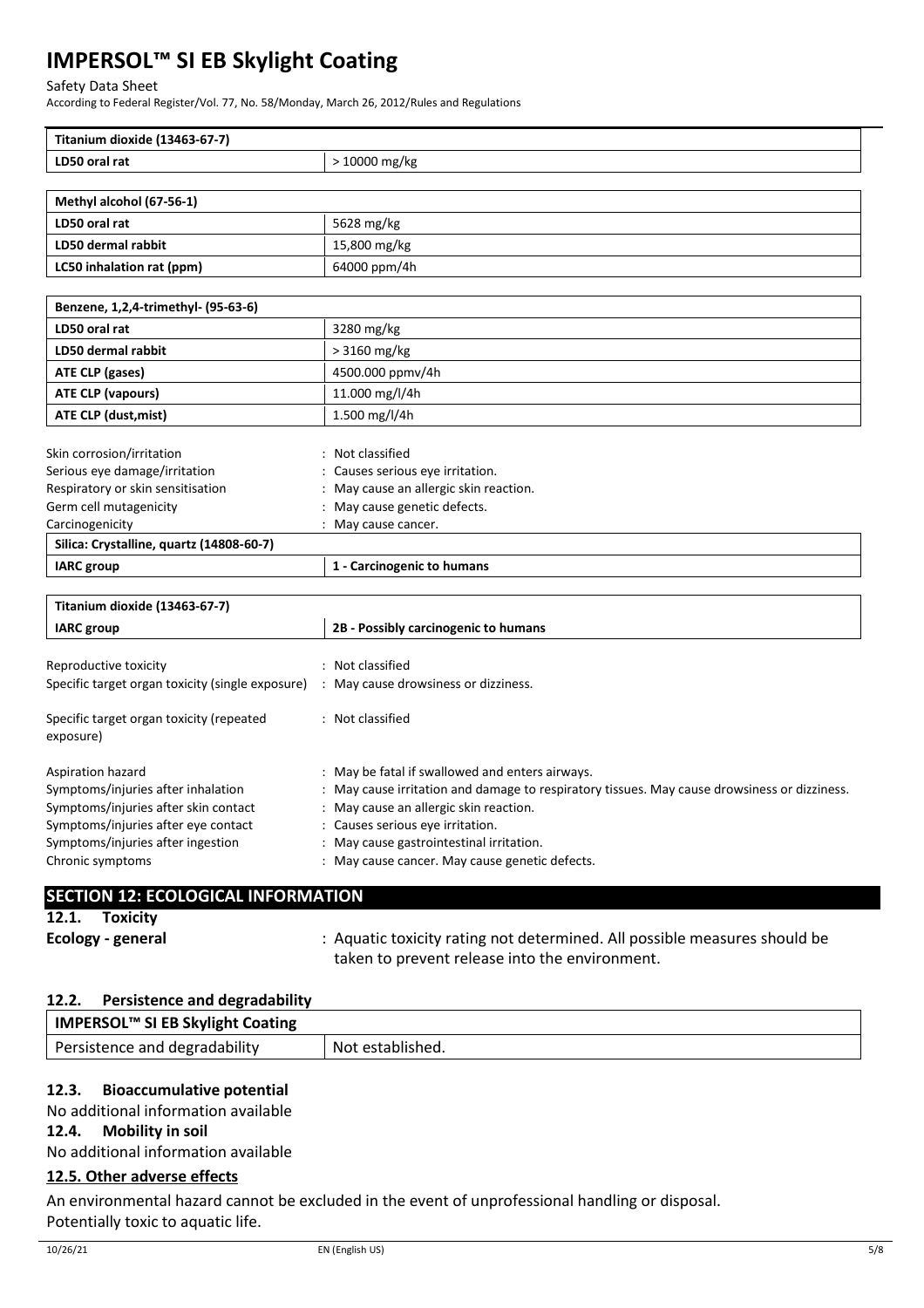#### Safety Data Sheet

According to Federal Register/Vol. 77, No. 58/Monday, March 26, 2012/Rules and Regulations

# **SECTION 13: DISPOSAL CONSIDERATIONS**

**Waste Disposal Recommendations:** Dispose of waste material in accordance with all local, regional, national, and international regulations.

# **SECTION 14: TRANSPORT INFORMATION**

**In Accordance with DOT** – UN1263 Paint (including paint, lacquer, enamel, stain, shellac solutions, varnish, polish, liquid filler, and liquid lacquer base), 3, III

**In Accordance with IMDG** – UN1263 Paint (including paint, lacquer, enamel, stain, shellac solutions, varnish, polish, liquid filler, and liquid lacquer base), 3, III

**In Accordance with IATA** – UN1263 Paint (including paint, lacquer, enamel, stain, shellac solutions, varnish, polish, liquid filler, and liquid lacquer base), 3, III

**In Accordance with TDG** – UN1263 Paint (including paint, lacquer, enamel, stain, shellac solutions, varnish, polish, liquid filler, and liquid lacquer base), 3, III

# **SECTION 15: REGULATORY INFORMATION**

# **15.1. US Federal regulations**

# **IMPERSOL™ SI EB Skylight Coating**

All chemical substances in this product are listed in the EPA (Environment Protection Agency) TSCA (Toxic Substances Control Act) Inventory or are exempt

| SARA Section 311/312 Hazard<br><b>Classes</b> | Immediate (acute) health hazard<br>Delayed (chronic) health hazard<br>Fire hazard |
|-----------------------------------------------|-----------------------------------------------------------------------------------|
|                                               |                                                                                   |

# **Cumene (98-82-8) Listed on United States SARA Section 313 CERCLA RQ 5000 lb**

| Benzene, 1,2,4-trimethyl- (95-63-6)             |  |
|-------------------------------------------------|--|
| <b>Listed on United States SARA Section 313</b> |  |

| Xylenes (o-, m-, p- isomers) (1330-20-7)        |        |  |  |
|-------------------------------------------------|--------|--|--|
| <b>Listed on United States SARA Section 313</b> |        |  |  |
| <b>CERCLA RQ</b>                                | 100 lb |  |  |

# **15.2. International regulations No additional information available**

# **15.3. US State regulations**

California Proposition 65

WARNING: This product contains, or may contain, trace quantities of a substance(s) known to the state of California to cause cancer and/or reproductive toxicity

| <b>Cumene (98-82-8)</b> |                         |                         |                         |                   |
|-------------------------|-------------------------|-------------------------|-------------------------|-------------------|
| U.S. - California -     | U.S. - California -     | U.S. - California -     | U.S. - California -     | No significance   |
| <b>Proposition 65 -</b> | <b>Proposition 65 -</b> | <b>Proposition 65 -</b> | <b>Proposition 65 -</b> | risk level (NSRL) |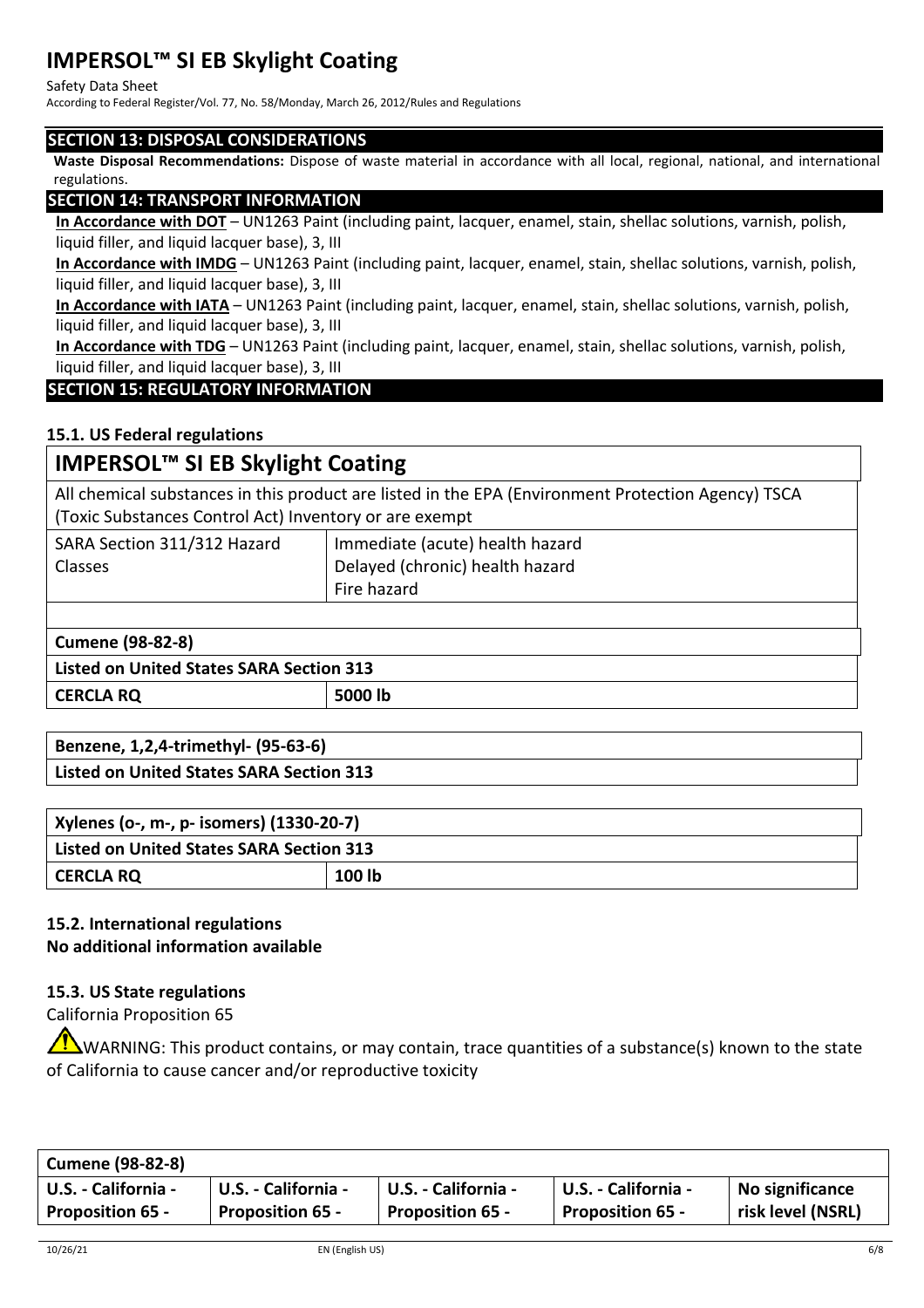Safety Data Sheet

According to Federal Register/Vol. 77, No. 58/Monday, March 26, 2012/Rules and Regulations

| <b>Cumene (98-82-8)</b> |                      |                          |                        |    |
|-------------------------|----------------------|--------------------------|------------------------|----|
| <b>Carcinogens List</b> | <b>Developmental</b> | Reproductive             | Reproductive           |    |
|                         | <b>Toxicity</b>      | <b>Toxicity - Female</b> | <b>Toxicity - Male</b> |    |
| Yes                     | No                   | No                       | No                     | ΝA |

| Silica: Crystalline, quartz (14808-60-7) |                         |                          |                         |                   |  |
|------------------------------------------|-------------------------|--------------------------|-------------------------|-------------------|--|
| U.S. - California -                      | U.S. - California -     | U.S. - California -      | U.S. - California -     | No significance   |  |
| <b>Proposition 65 -</b>                  | <b>Proposition 65 -</b> | <b>Proposition 65 -</b>  | <b>Proposition 65 -</b> | risk level (NSRL) |  |
| <b>Carcinogens List</b>                  | Developmental           | Reproductive             | Reproductive            |                   |  |
|                                          | <b>Toxicity</b>         | <b>Toxicity - Female</b> | <b>Toxicity - Male</b>  |                   |  |
| Yes                                      | No                      | No                       | No                      | ΝA                |  |

| Nickel oxide (1313-99-1) |                         |                          |                         |                   |  |
|--------------------------|-------------------------|--------------------------|-------------------------|-------------------|--|
| U.S. - California -      | U.S. - California -     | U.S. - California -      | U.S. - California -     | No significance   |  |
| <b>Proposition 65 -</b>  | <b>Proposition 65 -</b> | <b>Proposition 65 -</b>  | <b>Proposition 65 -</b> | risk level (NSRL) |  |
| <b>Carcinogens List</b>  | Developmental           | Reproductive             | Reproductive            |                   |  |
|                          | <b>Toxicity</b>         | <b>Toxicity - Female</b> | <b>Toxicity - Male</b>  |                   |  |
| Yes                      | No                      | No                       | No                      | <b>NA</b>         |  |

| Titanium dioxide (13463-67-7) |                         |                          |                         |                   |  |
|-------------------------------|-------------------------|--------------------------|-------------------------|-------------------|--|
| U.S. - California -           | U.S. - California -     | U.S. - California -      | U.S. - California -     | No significance   |  |
| <b>Proposition 65 -</b>       | <b>Proposition 65 -</b> | <b>Proposition 65 -</b>  | <b>Proposition 65 -</b> | risk level (NSRL) |  |
| <b>Carcinogens List</b>       | Developmental           | Reproductive             | Reproductive            |                   |  |
|                               | <b>Toxicity</b>         | <b>Toxicity - Female</b> | <b>Toxicity - Male</b>  |                   |  |
| Yes                           | No                      | No                       | No                      | NA                |  |
| <b>ALL CALLAGE AN</b>         |                         |                          |                         |                   |  |

## **Nonane (111-84-2)**

U.S. - New Jersey - Right to Know Hazardous Substance List

U.S. - Massachusetts - Right To Know List

U.S. - Pennsylvania - RTK (Right to Know) List

# **Cumene (98-82-8)**

- U.S. Massachusetts Right To Know List
- U.S. New Jersey Right to Know Hazardous Substance List

U.S. - Pennsylvania - RTK (Right to Know) - Environmental Hazard List

# **Silica: Crystalline, quartz (14808-60-7)**

- U.S. New Jersey Right to Know Hazardous Substance List
- U.S. Pennsylvania RTK (Right to Know) List
- U.S. Massachusetts Right To Know List

# **Nickel oxide (1313-99-1)**

U.S. - Massachusetts - Right To Know List

U.S. - New Jersey - Right to Know Hazardous Substance List

U.S. - Pennsylvania - RTK (Right to Know) - Environmental Hazard List

# **Titanium dioxide (13463-67-7)**